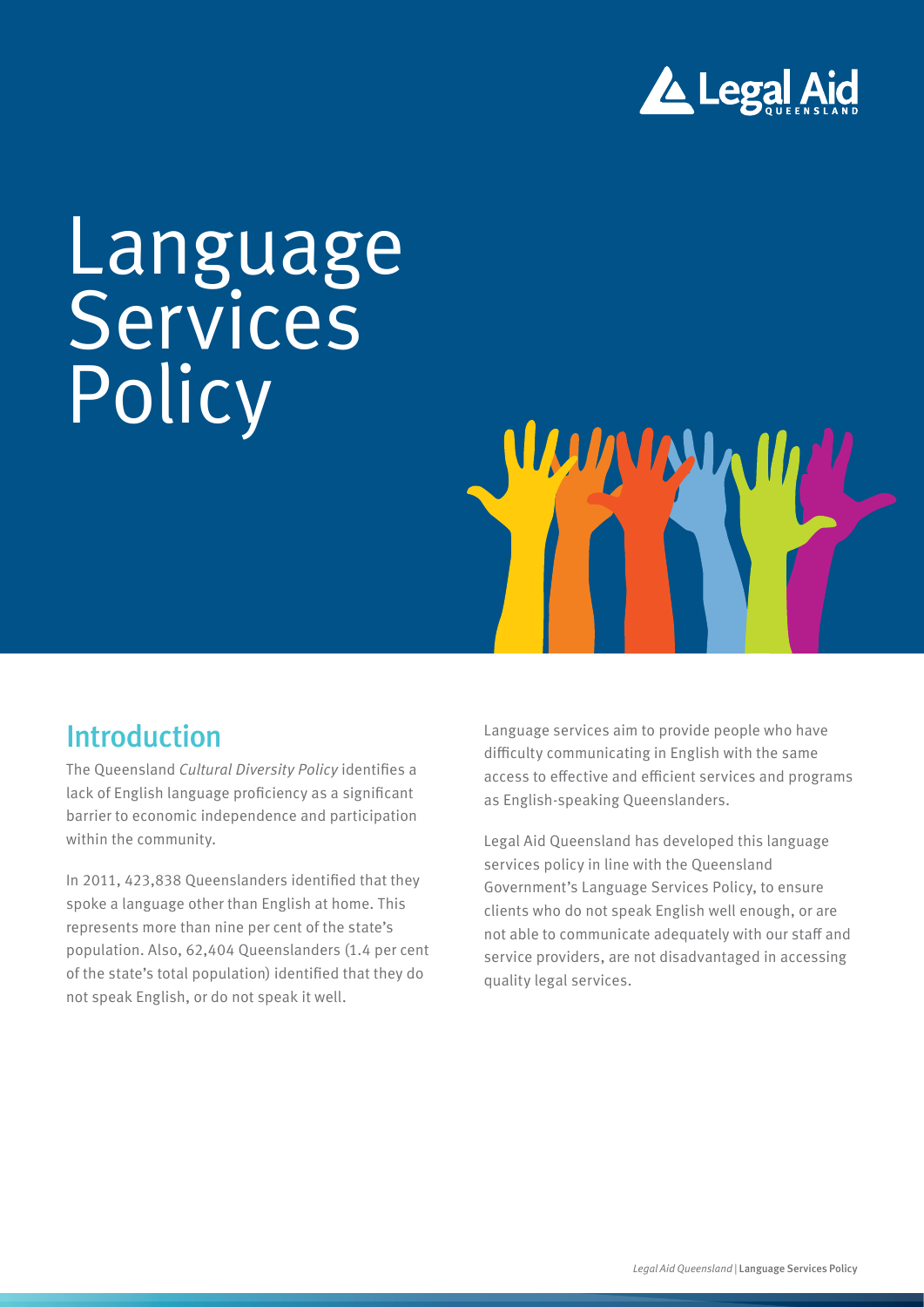

# Policy statement

Legal Aid Queensland is committed to enhancing access to justice for disadvantaged people. Effective communication with clients is essential to achieving this goal.

Legal Aid Queensland recognises that a significant number of people in the community do not speak English well. Our clients and users of our services should have fair access to legal services that are responsive to their needs and high quality.

This policy creates a framework for Legal Aid Queensland staff and preferred suppliers to deliver language services, where appropriate, to clients whose first language is not English. All staff and preferred suppliers must comply with the policy.

Under the policy we will:

- take a client-focused approach to service delivery, including meeting clients' specific language needs
- make interpreters available for clients who need assistance to communicate effectively with our staff and service providers
- work with qualified interpreters and translators, wherever possible, to effectively communicate with clients
- adopt a planned approach to producing and distributing information about the law, our services and activities in English and other languages
- plan for language services by including interpreting and multilingual information needs in our budgeting, human resource and client service program management.

For the purpose of this policy and its implementation, a client is any person receiving a service or trying to access a service from Legal Aid Queensland.

# Policy aim

The policy aims to enhance access to interpreters and translated information to improve access to the full range of legal aid services for people requiring language support.

The policy will be delivered by:

- engaging qualified interpreters in circumstances where people experience difficulties communicating in English
- providing multilingual information
- training staff about how to work with interpreters.

### Relevant legislation

This policy supports Legal Aid Queensland's obligations to provide legal services under the *Legal Aid Queensland Act 1997* and our legal professional obligations under the *Australian Solicitors Conduct Rules 2012*. It also supports Legal Aid Queensland's obligations under state and Commonwealth anti-discrimination legislation.

There are considerable risks to an agency in not using qualified interpreters, particularly for obtaining informed consent in legal contexts. Failing to provide an interpreter could be potentially discriminatory and may result in a discrimination complaint under the legislation.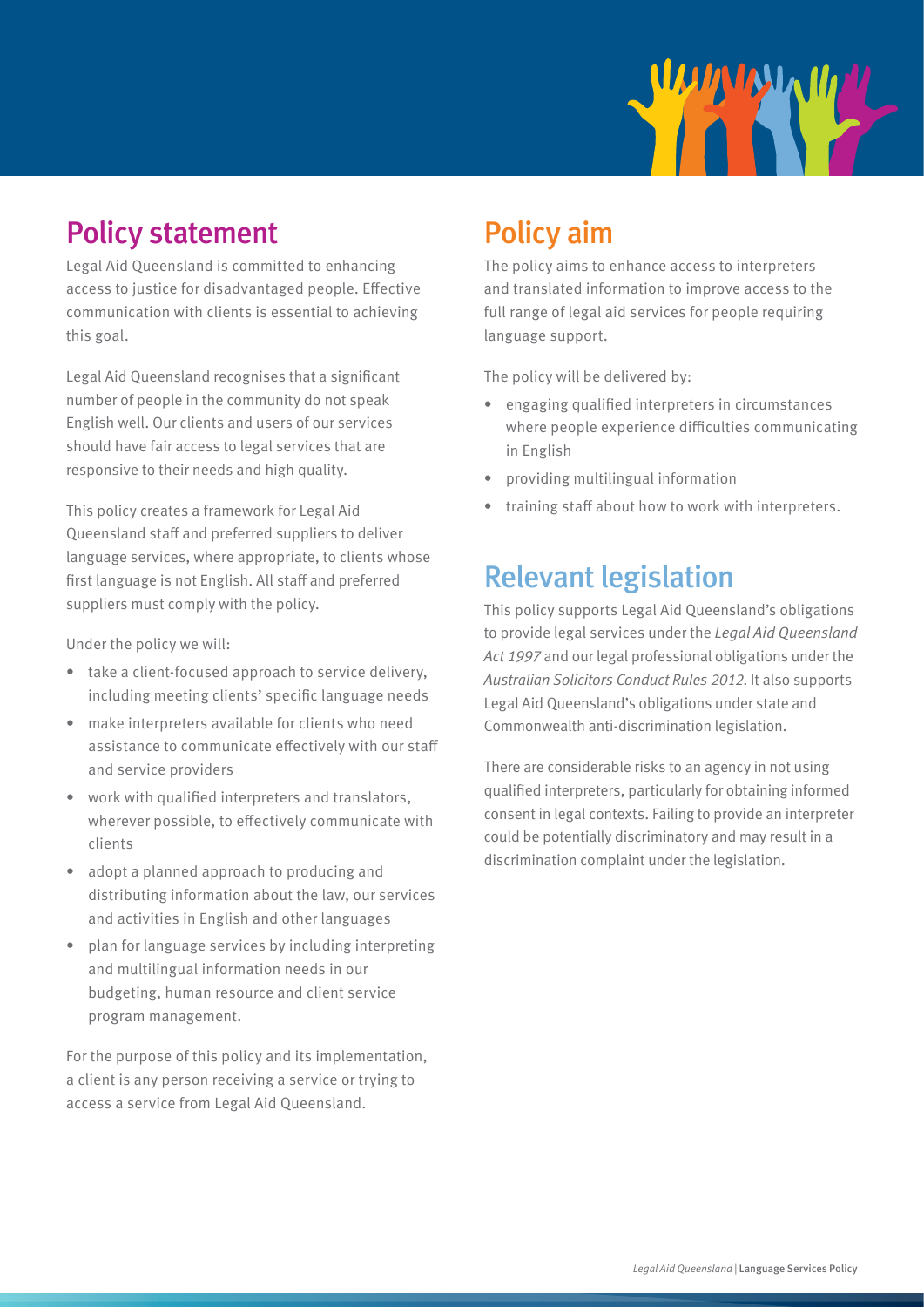

# Policy implementation

Legal Aid Queensland will implement this policy by:

- establishing appropriate measures and systems to improve service responsiveness for people with difficulty communicating in English
- ensuring staff, especially front-line service staff, are aware of and act on the obligation to provide effective, efficient and inclusive services through appropriate use of interpreters for people that are not proficient in English
- acknowledging the entitlement to qualified interpreter services or to linguistically appropriate information by people who experience language barriers
- establishing protocols for engaging qualified interpreters and protocols for when they are not available, including responsibilities of front-line staff
- ensuring language services are culturally and linguistically acceptable by taking into account gender and ethnicity preferences (including dialect), additional training or experience required (eg court interpreting) and the appropriateness of telephone as opposed to on-site interpreting
- providing staff with training in cross-cultural skills and how to work with interpreters.

### Guidelines for working with interpreters

#### **Assessing the need for an interpreter**

• If a non-English-speaking client has difficulty communicating in English, they should be provided with an interpreter. When a client requests an interpreter (eg by displaying a Queensland Interpreter Card, or asking in another way) an interpreter should be provided. The Queensland Interpreter Card assists non-English speakers to inform Queensland Government agency staff that they require an interpreter. The card is similar in size and quality to a business card and identifies the language for which an interpreter is required. Multicultural Affairs Queensland distributes this card.

- If a client does not ask for an interpreter, it may be difficult to assess if an interpreter is required. Even if a client can have a basic conversation in English, it does not mean they understand written English or have the skills to understand complicated legal information. If you have any doubt about a person's ability to communicate in and comprehend English, an interpreter should be used.
- A qualified interpreter helps both parties to communicate. It is acceptable to use an interpreter even if the client or an accompanying family member or support person thinks the person does not need an interpreter. You should explain the benefits of using an accredited qualified interpreter to the client, including the fact they are bound by a Code of Ethics and should maintain confidentiality and respect privacy.
- Having an accredited interpreter present will be crucial when swearing affidavits or statutory declarations and obtaining "informed consent", etc. Not providing an interpreter in these situations could lead to costly mistakes, complaints or litigation.
- When assessing the need for an interpreter, consider factors such as gender, ethnicity and dialect, literacy levels, hearing impairment or other communication difficulties. How comfortable a client is in the interview will have an impact on your outcome.

#### **Preferences for engaging interpreters**

- It is preferable to engage an interpreter accredited by the National Accreditation Authority for Translators and Interpreters (NAATI). The highest level of NAATI accreditation is Conference Interpreter (Senior) and Conference Interpreter. This level is required if organising an international conference.
- For most public sector usage, the second highest level of accreditation is sufficient. This is known as 1st preference – Interpreter (formerly level 3). It is preferable to use an interpreter with this level of accreditation for legal matters.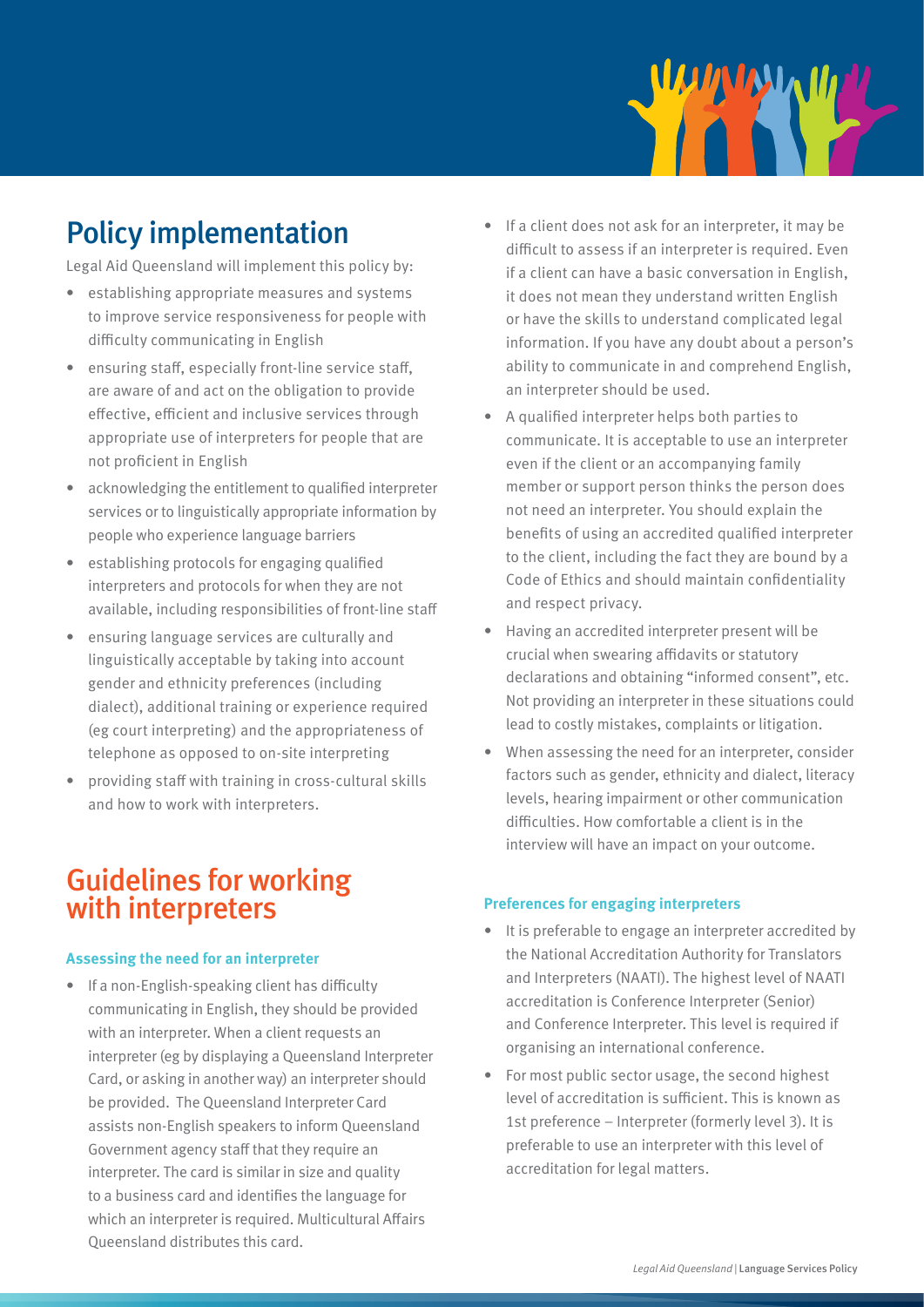

- Where an interpreter at the preferred level is not available, the other levels are as follows:
	- > 2nd preference Paraprofessional Interpreter (formerly level 2)
	- > 3rd preference NAATI Recognised or other interpreter registered with the Translating and Interpreting Service (TIS).
- Non-qualified interpreters should not be used unless the situation is urgent and a qualified interpreter is unavailable.
- Inquire about the client's gender and language preferences and provide their preferred interpreter if possible, although availability of particular interpreters may be an issue.
- The majority of accredited interpreters in Queensland are qualified at the para-professional level. In languages of small communities or recently arrived communities, there may be no accredited interpreters and only a small number of recognised interpreters.
- Access to qualified interpreters in regional and rural Queensland is often limited to telephone interpreters through TIS Eastern, although some qualified interpreters are available for on-site work in regional centres such as Cairns and Townsville. Current availability of accredited interpreters can be checked through the Manager, TIS, and the NAATI Regional Officer for Queensland. Additionally NAATI and the Australian Institute of Interpreters and Translators (AUSIT) produce directories of accredited practitioners. Both directories are available on their respective websites.
- You should use the most qualified interpreter available for complex interpreting work that may have serious implications for the client.

#### **Practices to avoid**

- Friends and family members should not be used as interpreters, unless there is no other practical option. Obtaining a qualified interpreter over the telephone will generally always be a practical option. Children and young relatives are not appropriate interpreters in any context.
- Both clients and family members may be embarrassed when family members act as interpreters. In these situations communication may be distorted or changed because of a lack of competence in English or the other language or bias on the part of the family member or advocate. However, the client may feel more comfortable with a family member, bilingual associate or worker being present for support, along with the qualified interpreter.
- Qualified interpreters are trained to maintain confidentiality, impartiality and accuracy as part of their code of ethics. This code is not binding on relatives or friends, or bilingual staff.
- Bilingual staff who are not qualified interpreters may assist with communication with clients in certain circumstances. But as the general rule, qualified interpreters should be used for the reasons outlined above and to establish the independence of the process.
- If a client refuses professional interpreter services, preferring to use an accompanying child, relative or friend, staff should be trained to provide an appropriate response, for example: "non-qualified interpreters may compromise or misinterpret important communication". Staff should advise clients that our policy is to use qualified interpreters and emphasise this policy helps everyone involved in the communication process.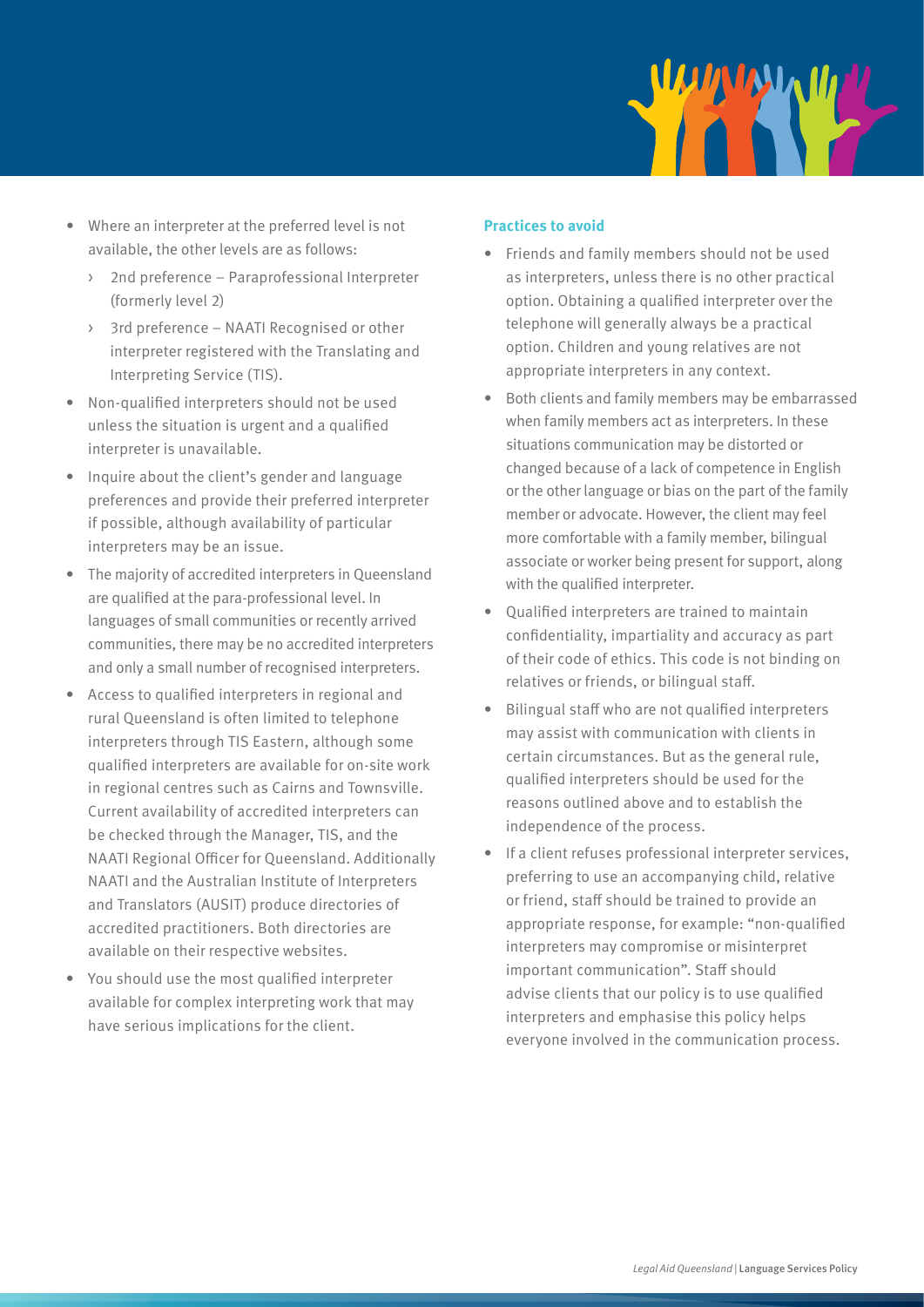

#### **Arranging an interpreter**

- Qualified interpreting services can be accessed either over the phone (solely through TIS) or on-site, where the interpreter is physically present. Audiovisual access through videoconferencing networks is also possible.
- TIS is Legal Aid Queensland's preferred supplier for translating and interpreting services.

To arrange a TIS National phone interpreter, complete the phone interpreter booking form on the TIS National website – www.tisnational.gov.au TIS interpreters can only be arranged using the TIS National website booking forms.

#### Note:

In January 2015, TIS National commenced a new automatic online booking system for on-site interpreters. Initially this service will co-exist with the current system and apply to on-site interpreters only. However, the system will eventually be extended to cover phone interpreters and the previous system will be phased out.

- Other sources of translators and interpreters are:
	- > Deaf Services Queensland (for AUSLAN and other deaf community interpreters). Book online at https://www.deafservices.org.au/services/ Interpreting/Face-to-Face-Interpreting
	- > A list of NAATI accredited interpreters is available through the current NAATI Directory or from the NAATI Regional Office, Brisbane on (07) 3393 1358. The NAATI website address is: www.naati.com.au
	- > The International Association of Conference Interpreters (AIIC) on (02) 6633 7122. The AIIC website address is: www.aiic.net
	- > Private interpreting and translating agencies are available through the Yellow Pages under "interpreters".

#### **What to consider when requesting an interpreter**

When requesting an interpreter:

- Give as much notice as possible.
- Establish gender and language/dialect preferences from the client and request these from the provider.
- Request the same interpreter where continuity and client confidence is important.
- Always check the interpreters' NAATI identity cards and accreditation details before commencing the session.

#### **Paying for interpreting services**

- Legal Aid Queensland is responsible for budgeting for, and paying for, interpreters. Clients do not have to pay for interpreters.
- Interpreting services can be requested from Legal Aid Queensland by either the client or the lawyer providing the services to the client.
- The use of an interpreter is one factor that may be taken into consideration when determining if a matter is a 'complex matter' for the purpose of granting aid.
- The TIS charging policy and rates are available from TIS Finance Administration on 1300 304 604 or at tis.finance@immi.gov.au
- Rate details recommended by AUSIT, the professional association of interpreting/translating practitioners are available by calling AUSIT Queensland on (07) 3356 8255.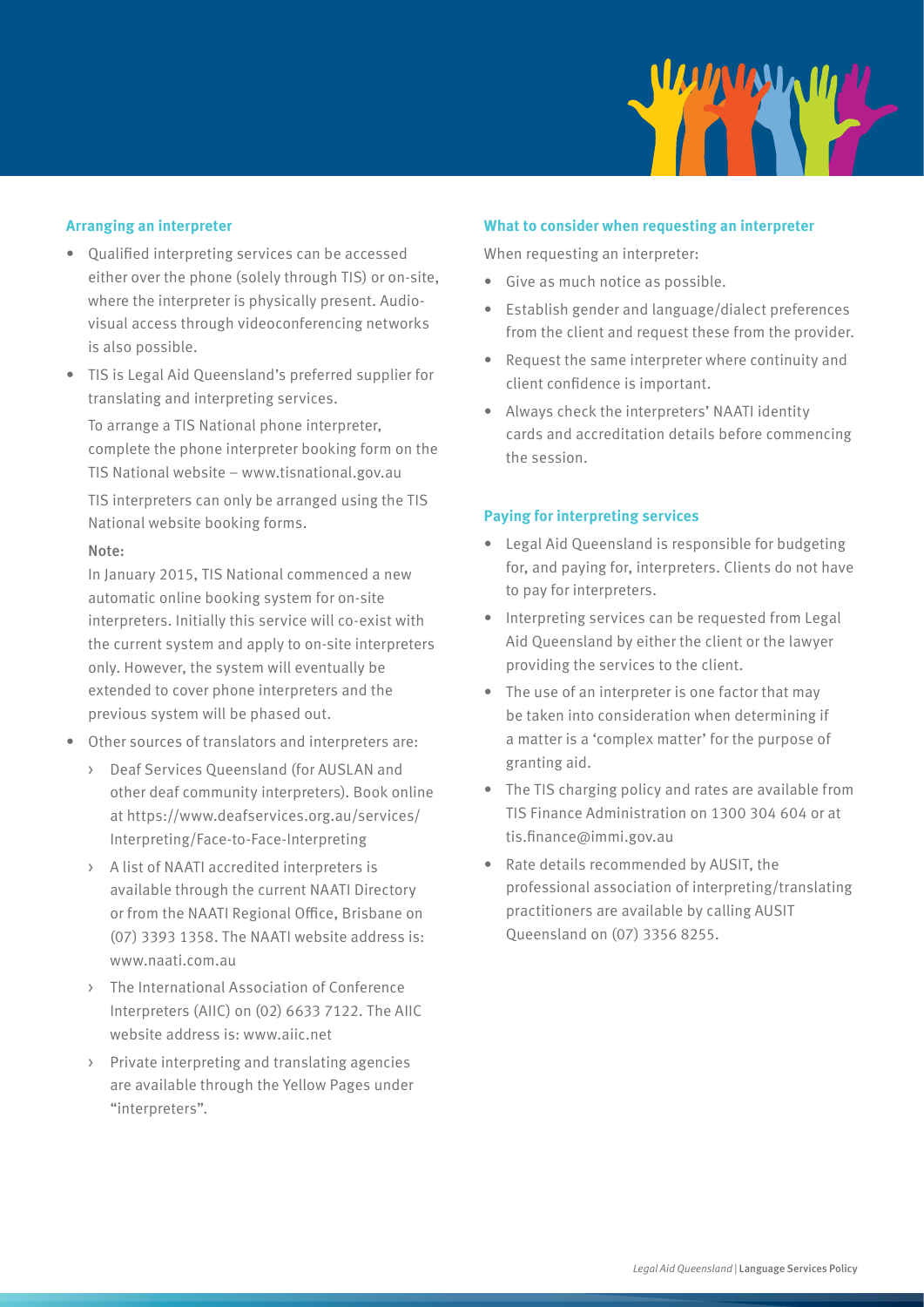

#### **Most effective interpreting mode**

- Telephone interpreting is cost-effective, readily available regionally, and can be used for most languages through the TIS national network. It is more immediate, anonymous and preserves confidentiality and privacy. The disadvantage is the difficulty for all parties when visual cues are absent.
- On-site interpreting is more appropriate in legal and counselling contexts. It offers a more complete and detailed communication option with the possibility of continuity with the same interpreter. Continuity can be a vital factor in confidential and sensitive matters, such as those relating to violence against women.
- Videoconferencing networks can be used in legal and other contexts to include a qualified interpreter at another location. Video conference interpreting also offers a practical option when sign language interpreters are not available locally.

#### **Accountability**

- Professionally qualified interpreters are required to observe their own professional obligations and comply with relevant codes of ethics and professional conduct to maintain confidentiality, accuracy and impartiality. The AUSIT Code of Ethics for Interpreters and Translators is endorsed by NAATI and can be obtained from local AUSIT representatives.
- Staff should verify the identification details of TIS and other interpreters by checking their identity card and accreditation details. Unsatisfactory performance by TIS interpreters should be brought to the attention of TIS Client Liaison and Promotions on 1300 655 820 or at tispromo@immi.gov.au

#### **Skilling staff in working with interpreters**

• Legal Aid Queensland staff and preferred suppliers are expected to be familiar with this policy and attend training about working with interpreters.

### Reporting and performance monitoring

Legal Aid Queensland will monitor and report on the implementation of this policy through the following measures:

| <b>Measure</b>                                                                                                                                                                                           | <b>Data required</b>                                                                                                                                  | <b>Data source</b>                                          |
|----------------------------------------------------------------------------------------------------------------------------------------------------------------------------------------------------------|-------------------------------------------------------------------------------------------------------------------------------------------------------|-------------------------------------------------------------|
| Percentage of<br>Queensland<br>population<br>with limited<br>proficiency in<br>English compared<br>with percentage<br>of Legal Aid<br>Queensland<br>clients with<br>limited<br>proficiency in<br>English | Census data<br>regarding<br>percentage of<br>Queensland<br>population that<br>does not speak<br>English or has<br>limited English<br>language skills. | Australian<br>Bureau of<br><b>Statistics</b>                |
|                                                                                                                                                                                                          | Number of Legal<br>Aid Queensland<br>clients requiring<br>language support<br>for the year.                                                           | Legal Aid<br>Queensland<br><b>Business</b><br>Analysis Unit |
| Use of<br>interpreters<br>by Legal Aid<br>Queensland                                                                                                                                                     | Number of<br>occasions<br>interpreters are<br>engaged annually<br>by Legal Aid<br>Queensland.                                                         | Legal Aid<br>Queensland<br><b>Business</b><br>Analysis Unit |

### **Complaints**

If a Legal Aid Queensland client is denied access to an interpreter they can make a complaint in the first instance to Legal Aid Queensland by downloading, printing and completing our *Client feedback form* and sending it to:

Legal Aid Queensland GPO Box 2449 Brisbane QLD 4001

The form can also be delivered to any of our 14 offices around Queensland.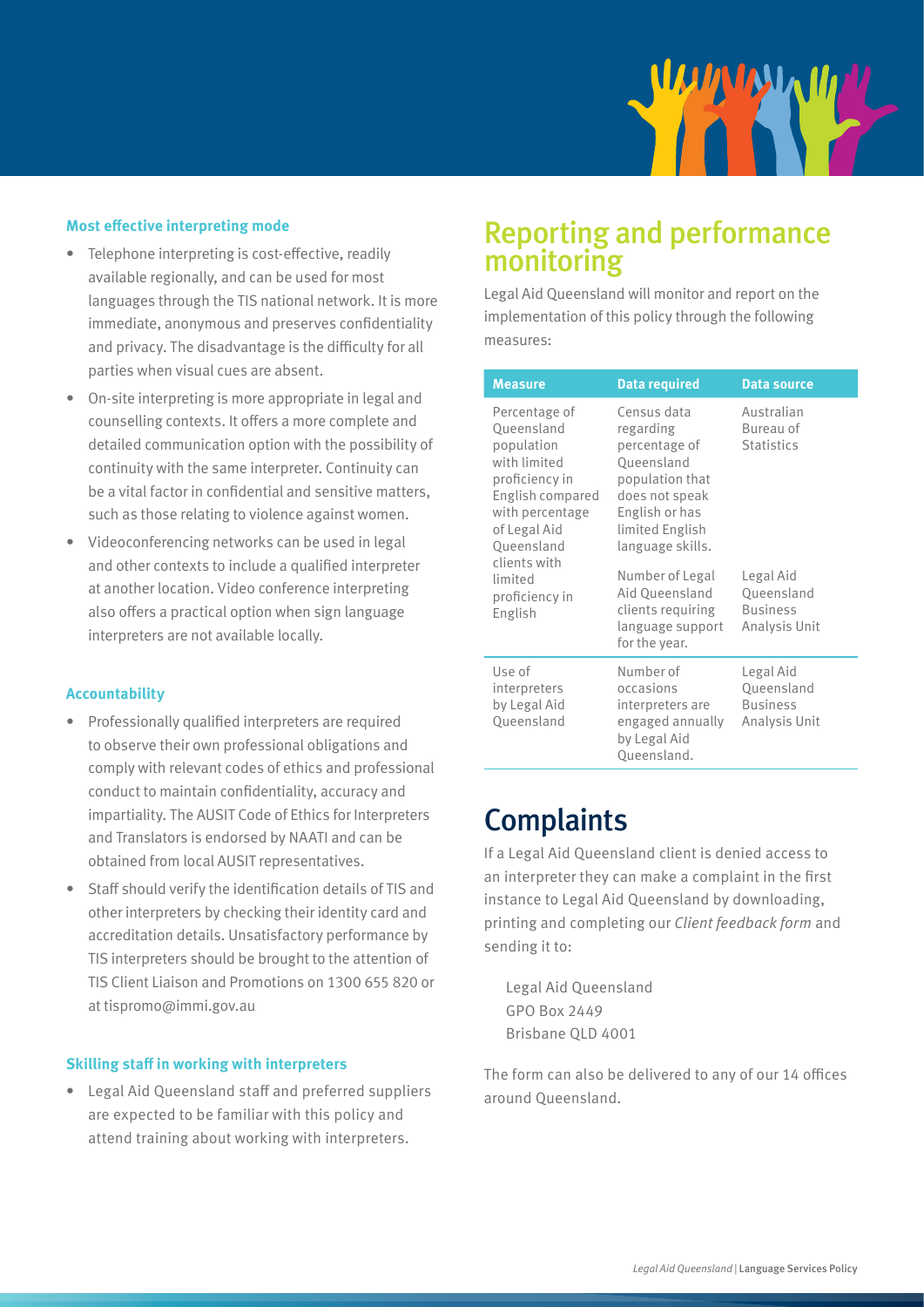

Complaints can also be made by calling 1300 65 11 88 (for the cost of a local call from a landline in Australia) and talking to one of our staff members or by writing to us at the above address.

If the situation is unable to be resolved, clients may wish to contact:

- For unlawful discrimination complaints, the Anti-Discrimination Commission Queensland Offices are located in Brisbane, Rockhampton, Townsville and Cairns.
	- Phone 1300 130 670 (state-wide); 1300 130 680 (TTY) Email enquiries@adcq.qld.gov.au Web www.adcqqld.gov.au
- For other complaints regarding denial of service, the Queensland Ombudsman

Level 17, 53 Albert Street, Brisbane QLD 4000 Phone 07 3005 7000 or 1800 068 908 Email ombudsman@ombudsman.qld.gov.au

Web www.ombudsman.qld.gov.au

### Guidelines for planning multilingual information

#### **Media**

- We will explore a range of information strategies that include components in English and languages other than English, in one or a combination of the following:
	- > Printed translated brochures and booklets, factsheets, business cards, promotional flyers and postcards, poster slogans, forms and papers, advertisements or inserts in these media
	- > Electronically translated or original language messages on the internet, by email or printed out by regional offices
- > Audio visually sub-titled, dubbed, voiceovered or original language videos/DVDs, multilingual telephone information lines, ethnic radio/television scripts, focus group or information-sharing sessions and seminars through an interpreter/bilingual worker
- > Video translation (by Auslan) Online translating tools.

#### **Planning**

- Client surveys and other data, including interpreter use levels and client's access to translated materials and media, will inform future language services strategies and actions.
- We will encourage bilingual staff to obtain NAATI accreditation to use their language skills in providing and exchanging information with clients.
- We will consult client groups, including ethnic communities and associations, about information needs, appropriate formats and dissemination strategies.
- We will work to develop our own network of ethnic community agencies for consultation purposes.
- These same networks may be available to give valuable feedback on proposed multilingual products. We recognise checking for cultural and linguistic appropriateness is a vital part of any multilingual information strategy and will incorporate feedback on the appropriateness of photography and artwork (eg illustrations) and language.
- As part of our multilingual information planning, we recognise we will need to balance the importance of getting information to large, identified groups with the pressing information needs of smaller or emerging client groups, women, and regional/ isolated communities.